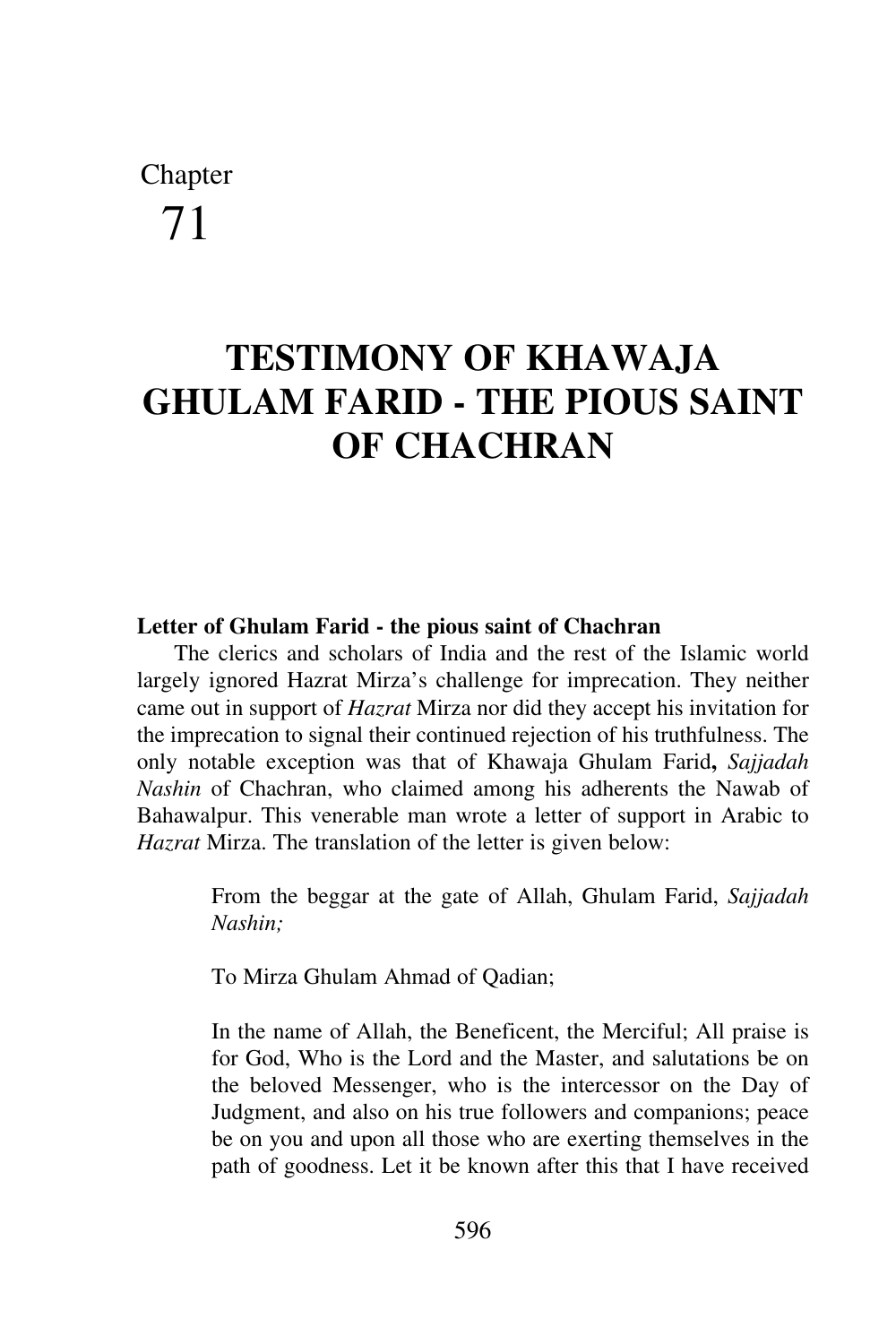your book in which you have called for an imprecation. Although I was very preoccupied, I did find the time to read a portion of the book, which was elegant in style and censuring in content. O my most beloved! I want you to know that I have held you in great respect from the very beginning because I want to be of those who are rewarded. I have never spoken about you but with respect and honor, and in accordance with the dictates of the best etiquette. And now I want to inform you that I am aware, without any misgivings, about your goodness and am convinced that you are from among the pious men of God, and your effort in the way of Allah is praiseworthy and deserving of a reward. You are blessed by God, the Forgiving; so pray for my forgiveness in the Hereafter as I, too, pray for a most excellent and happy end for you. If I were not worried about making this letter too long, I would have written more. Peace...

Seal

Dispatched from Chachran

This strong assertion in support of the truth at a time when there was a paucity of men with such courage created a very favorable impression on *Hazrat* Mirza. He included this letter in the Supplement to *Anjam Atham* with the following comment:<sup>1</sup>

> I am including this letter so that other religious leaders may at least follow in his (Khawaja Ghulam Farid's) footsteps and emulate his thinking even if they are unable to render greater assistance. I say in all honesty that God will include whoever supports this humble person even to the extent that Khawaja Ghulam Farid has done in his letter among those who did not want to reject the truth.

In his reply, *Hazrat* Mirza wrote a long poem in Persian to Khawaja Ghulam Farid in which he expressed his pain at the opposition of the clerics who had branded him an infidel. He also stated his articles of faith in the letter. The poem is a masterpiece of wisdom. A translation of a few sections of the poem is given below:

<sup>1</sup> Supplement *Anjam Atham*. Page 32.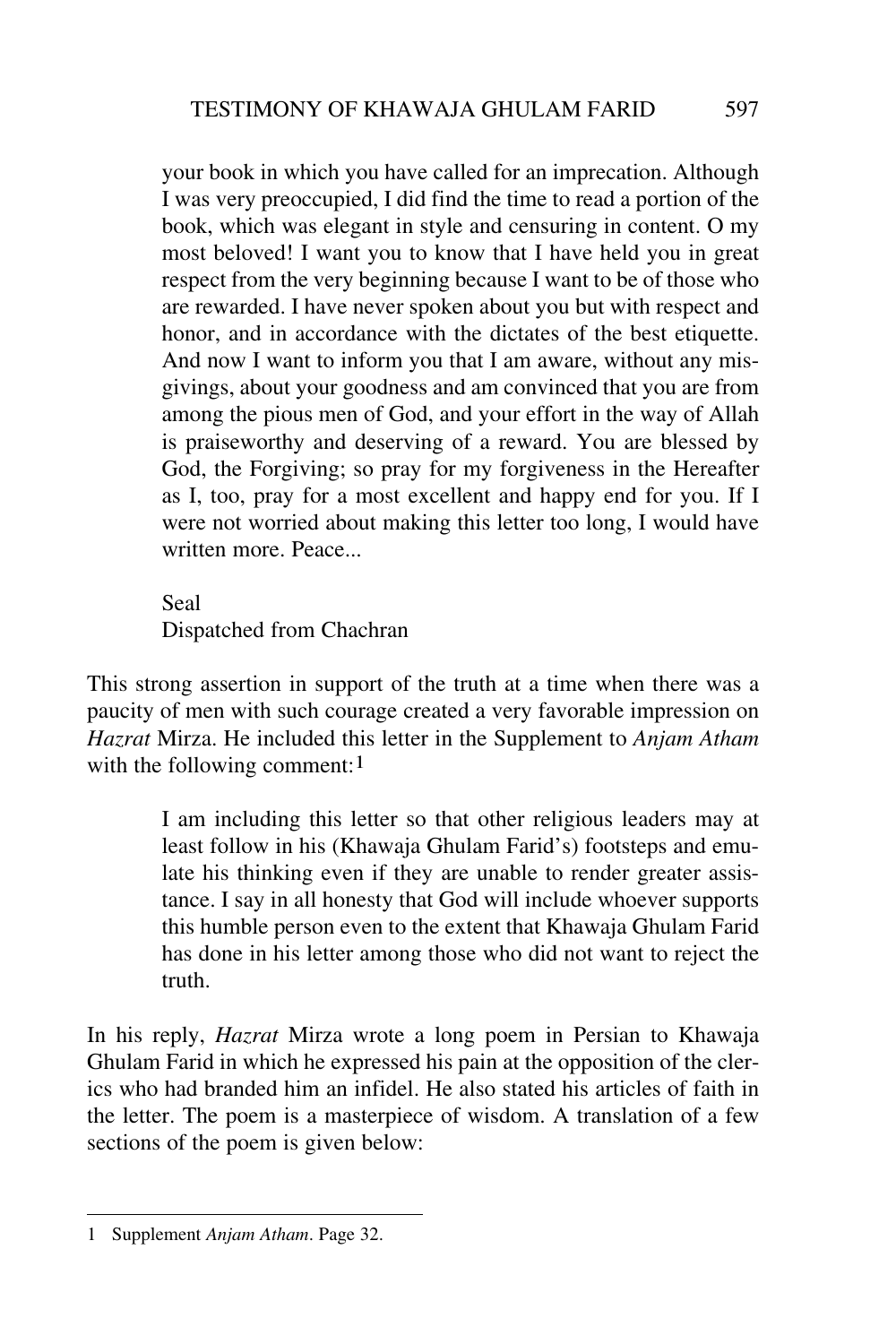O the Peerless Man of this Time, pious and pure, May your righteous disposition be aided by that Being called God.

May the blessings of that Eternal Friend shower upon you, May the light of that Eternal Beloved shine in you.

O one with a righteous disposition, I am well pleased with you, I see in you a real man when real men are rare in these times.

…………

My message of love, I send to you, I sense the aroma of love emanating from your alley.

None from the multitude paid attention to me, But you are fortunate for it was fated for you.

The whole world reproaches me, Their cruelty and ruthlessness breaks my heart.

There is none to testify my genuineness by casting a friendly eye, Out of fear of being labeled an infidel in the stranger's eye.

An infidel, Antichrist and accursed they call me, And every reprobate lies in wait to kill me.

Look at these players when they initiate their plan, Their hatred makes them willing to lay down their lives.

A believer, they brand as an infidel, They consider it a plaything and realize not its gravity.

For he who wrongfully accuses another of heresy, The charge reverberates on him and lo, he is an infidel.

Despicable is he and really sunk in heresy, But speaks he of other's infidelity.

Was he but aware of his own internal infidelity, He would know he is the lowest of the low.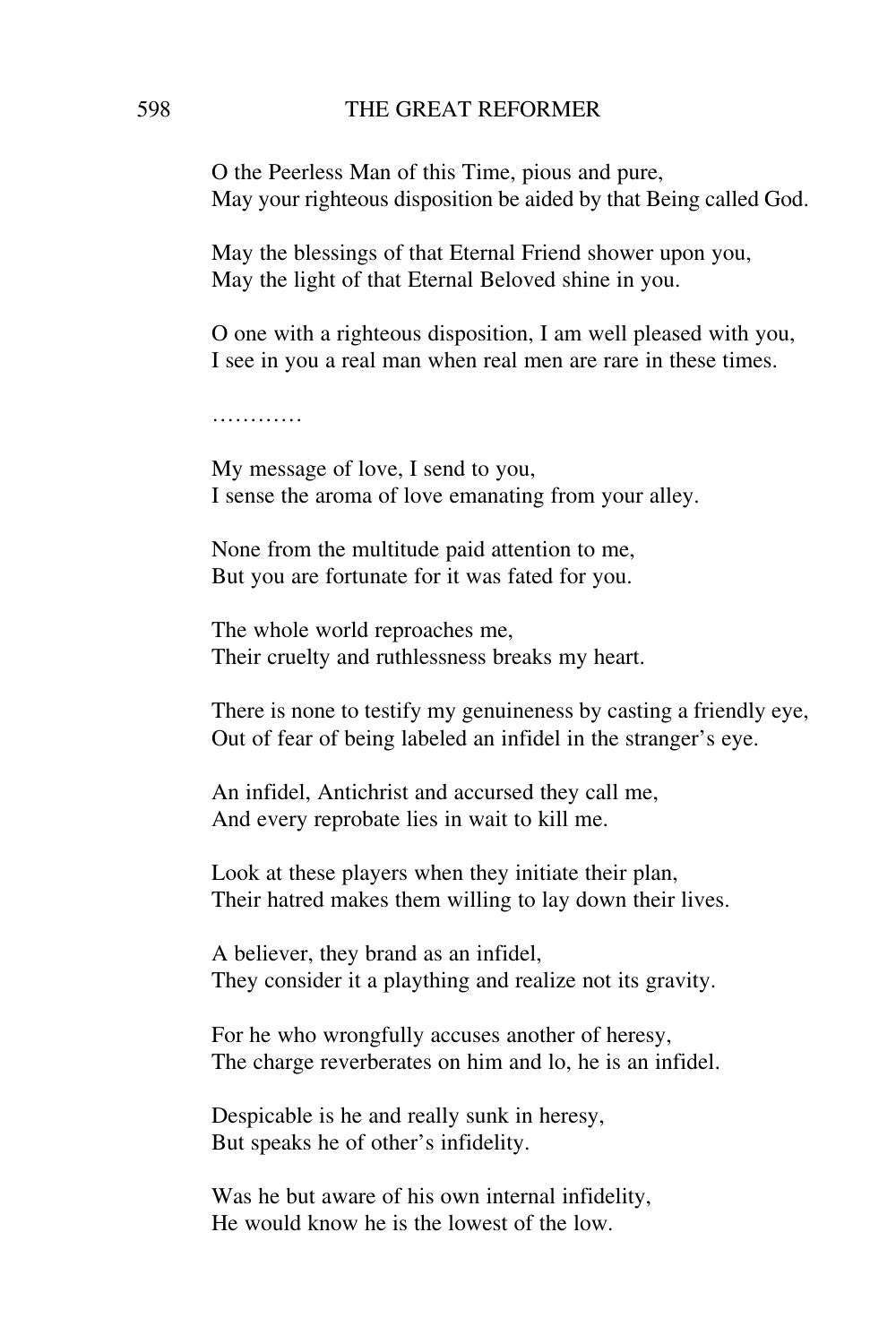. . . . . . . . . . .

We are Muslims by the Grace of God, And Mustafa is our chief and leader.

Our mothers gave us birth in this faith, Steadfast will we hold to it till this world we depart.

This true Book, the name of which is the Quran, Our goblet is filled with its mystic wine.

The Messenger, whose name is Muhammad, Forever we will cling on to him.

With (mother's) milk has his affinity entered our bodies and become our life, It will depart only when from the body is severed this life.

From all Messengers and other creation, he is superior, All prophethood has ended with him.

He is the fountain from which we drink, All those who bloom, are watered by him.

What I receive of revelations and signs, Are not from me but from the same source.

We receive all light and excellence from him, Without him, meeting with the Eternal Beloved is difficult.

His word is an integral part of our life, And all traditions proven as his are part of our faith.

Of Angels and the Day of Judgment, In respect of which the Messenger of the Lord of Men has stated.

Is all true and from that One Being, Whoever rejects it deserves to be cursed.

All his miracles are true and genuine,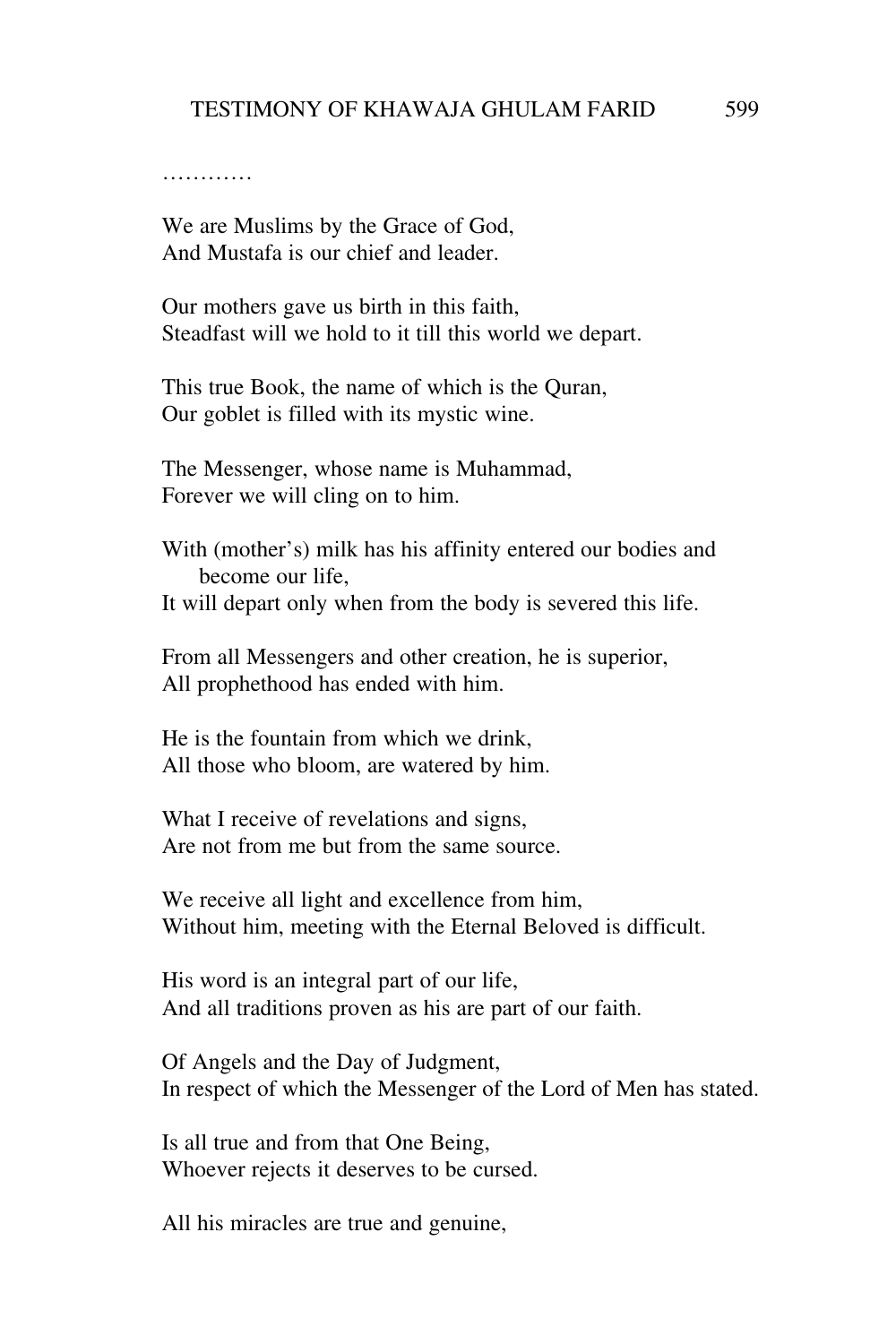#### 600 THE GREAT REFORMER

And their deniers deserve to be cursed.

The miracles of past prophets, Mentioned unequivocally in the Quran;

We believe them with our life and our heart, Whoever denies them is from people, callous and wretched.

Any separation from that Book full of light, Is surely a deprivation and a thing of great loss.

*Hazrat* Mirza has expressed his faith with the utmost clarity in the last verses of the above poem. Could there be any other reason after this to doubt his Islamic faith except ignorance, obduracy, prejudice and jealousy?

#### *Maulvi* **Muhammad Hussain Batalvi journeys to Chachran**

When *Maulvi* Batalvi read the letter of Khawaja Ghulam Farid, he forthwith repaired to Chachran, determined to obtain a negation from Khawaja Ghulam Farid of his letter to *Hazrat* Mirza. It so happened that a disciple of *Hazrat* Mirza was simultaneously visiting Khawaja Ghulam Farid and was a witness to the brazen attempt by *Maulvi* Batalvi to mislead Khawaja Ghulam Farid. The disciple watched anxiously to see how the situation would play out, but Khawaja Ghulam Farid reassured the disciple and said: "Just watch the finesse with which I will give him the slip." Khawaja Ghulam Farid told *Maulvi* Batalvi: "I am not of the same mold as ordinary clerics. I am neither argumentative not do I give edicts. You have explained your viewpoint and thereby fulfilled your obligation to deliver the message. This is the end of the matter. Please do not pressure me any further." However, *Maulvi* Batalvi was insistent and demanded that either Khawaja Ghulam Farid should debate him or give him an edict denouncing *Hazrat* Mirza. When it became clear that *Maulvi* Batalvi would not take no for an answer, Khawaja Ghulam Farid quietly got up and went inside his private quarters. He then had some money delivered to *Maulvi* Batalvi through a disciple and *Maulvi* Batalvi left without a whimper. Khawaja Ghulam Farid later remarked: "This is the most efficacious way I know of shutting up such clerics."

#### **Record of the life and sayings of Khawaja Ghulam Farid**

It was the practice in India that disciples recorded incidents and sayings of their saint in a book called *Malfuzat* (Enunciations). After the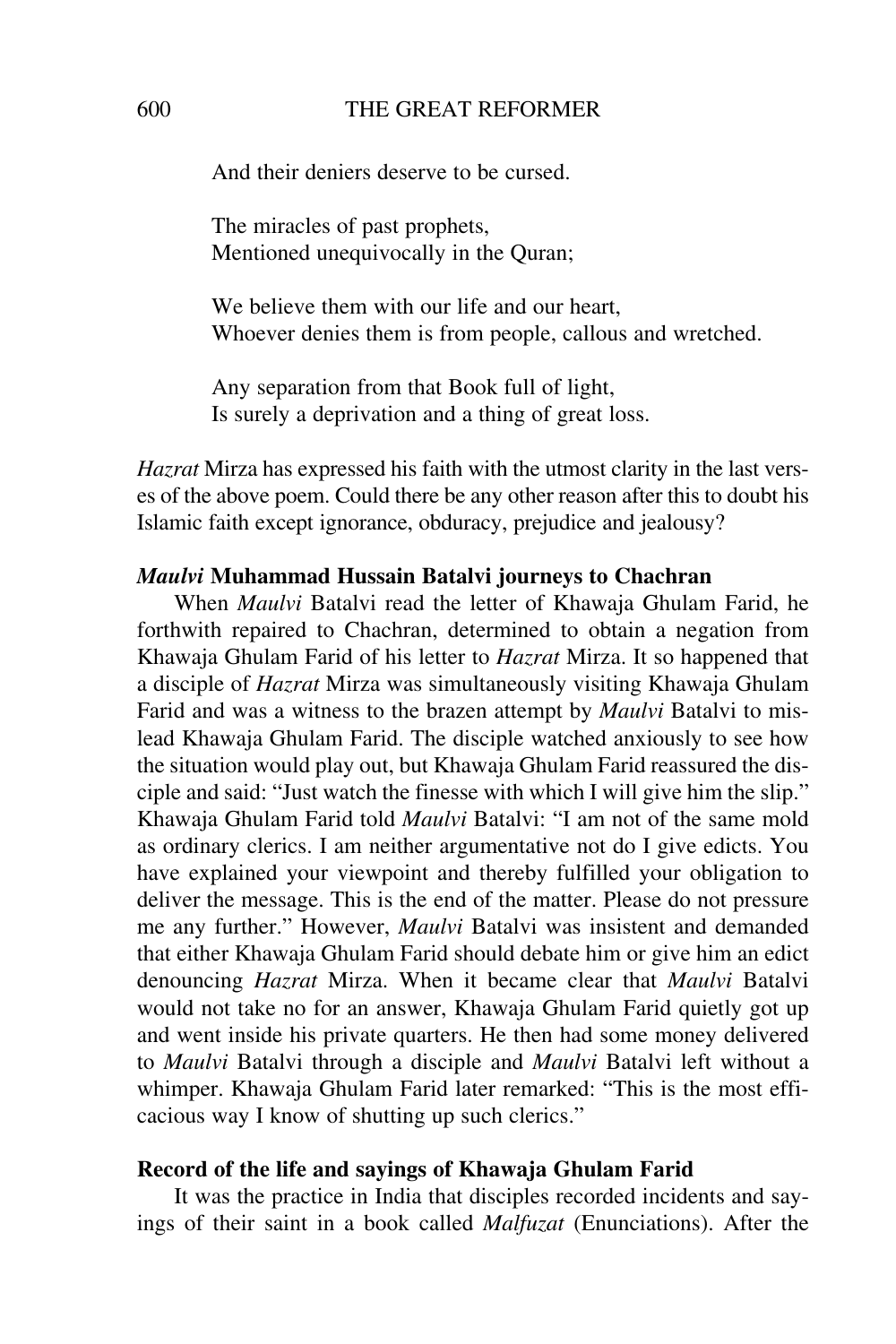death of Khawaja Ghulam Farid, his son had his father's *Malfuzat* published under the title *Isharat Faridi* (Notes of Farid). The book is in Persian and an English translation of the portions of the book pertaining to *Hazrat* Mirza is given below:2

> The discussion turned to Mirza Ghulam Ahmad Qadiani and the arguments and invectives of his opponents. A knowledgeable person in the audience praised his fine qualities and praised him. Respected Khawaja sahib was happy and delighted at these remarks and said: "Mirza sahib spends his entire time in the worship of God, the Glorious and Exalted - he is praying, reading the Quran, or engaged in other similar activities. He has so relentlessly devoted himself to Islam and its propagation that he has invited the Queen in London to the religion of Muhammad, and has also invited the Kings of Russia, France and other countries to the religion of Islam. His entire effort and striving is devoted to the end that these people, namely the Christians, should give up the concept of Trinity and the Cross, which is a clear heresy, and accept the Unity of Allah. But the clerics of today are focused not on the followers of false religions, but on hounding this pious person and branding him as an infidel although he is from the *Ahl-e Sunnat wal Jamaat*, is on the right path himself, and guides others to it. The excellence of his Arabic writings is beyond human ability and every one of his writings is full of truth, wisdom and guidance. For sure he does not reject any of the tenets of *Ahl-e Sunnat wal Jamaat* or the necessary articles of religion."

After this, Khawaja Ghulam Farid said:

"Mirza sahib has drawn attention to many signs in support of his claim of being the *Mahdi*, but there are two signs in particular that he has written about and explained in his books that provide testimony of a high quality. The first is that he says there is in the books of *Hadith* a saying of the Holy Prophet that the *Mahdi* will appear in a village called Qadah,3 and Qadah is in reality the Arabic version of Qadian. The second is that he says that there is a *hadith* narrated by *Imam* Muhammad Bakir in the book, *Dar*

<sup>2</sup> *Isharat Faridi*. Extracts from pages 69 to 72.

<sup>3</sup> Sheikh Ali Hamza Ali Malik Al Tusi. *Jawarul Asrar* published 1435.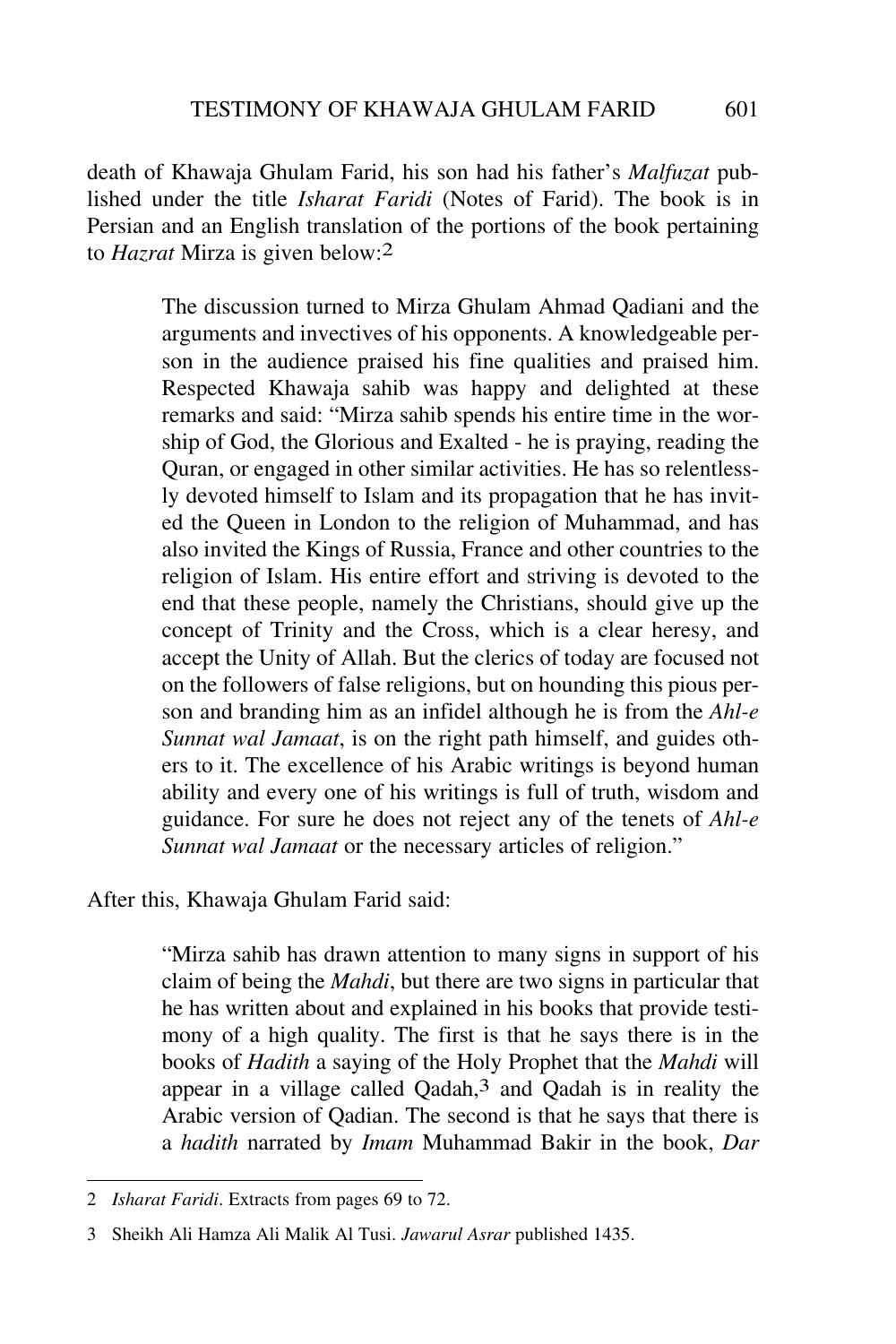*Qutni*, which states 'There are two signs of our *Mahdi* that have never appeared in support of any claimant since the time when Allah created the heaven and the earth. These are that in the month of *Ramzan*, a lunar eclipse will take place on the first night (of the possible nights of lunar eclipse), and a solar eclipse will take place on the middle day (of the possible days of solar eclipse). Accordingly, when the lunar eclipse took place on April 6, 1894 followed by the solar eclipse, Mirza sahib published and widely distributed an announcement that the prophecy of the Holy Prophet about the *Mahdi* has been fulfilled. He put this forward as a proof positive of his veracity and demanded that it is now incumbent on everyone to accept his claim of being the *Mahdi*. In response, the clerics of our time raised a childish objection that the meaning of the *hadith* appears to be that the lunar eclipse will take place on the first night of *Ramzan* and the solar eclipse in the middle of *Ramzan*. In actuality, the lunar eclipse took place on the thirteenth of *Ramzan* and the solar eclipse on the twenty-eighth of *Ramzan* and this is contrary (according to the clerics) to what is stated in the *hadith*. It is a different lunar and solar eclipse (according to them) that will take place in the time of the true *Mahdi*."

After this, Khawaja Farid said:

"Glory be to Allah! Mirza sahib's interpretation of this *hadith* is excellent and his reply to the clerics very effective. Hearken! Mirza sahib says that there are two signs appointed for the identification and acceptance of the *Mahdi* and these two signs have never appeared in the time of any claimant since the inception of heaven and earth. These two signs are that during the period of the Promised *Mahdi's* claim, the lunar eclipse will take place on the first of the three nights that the moon can eclipse, i.e. the thirteenth night of *Ramzan*, and the solar eclipse will take place on the middle day of the days in which the sun can eclipse, i.e. the twenty-eighth day of *Ramzan*." After this His Highness stated: "There is no doubt that the meaning of the *hadith* is exactly as explained by Mirza sahib because the lunar eclipse always takes place on the thirteenth, fourteenth or fifteenth night and the solar eclipse always on the twenty-seventh, twenty-eighth or twentyninth night. Hence the lunar eclipse that took place on April 6, 1894 was on the thirteenth night of *Ramzan* i.e. the first of the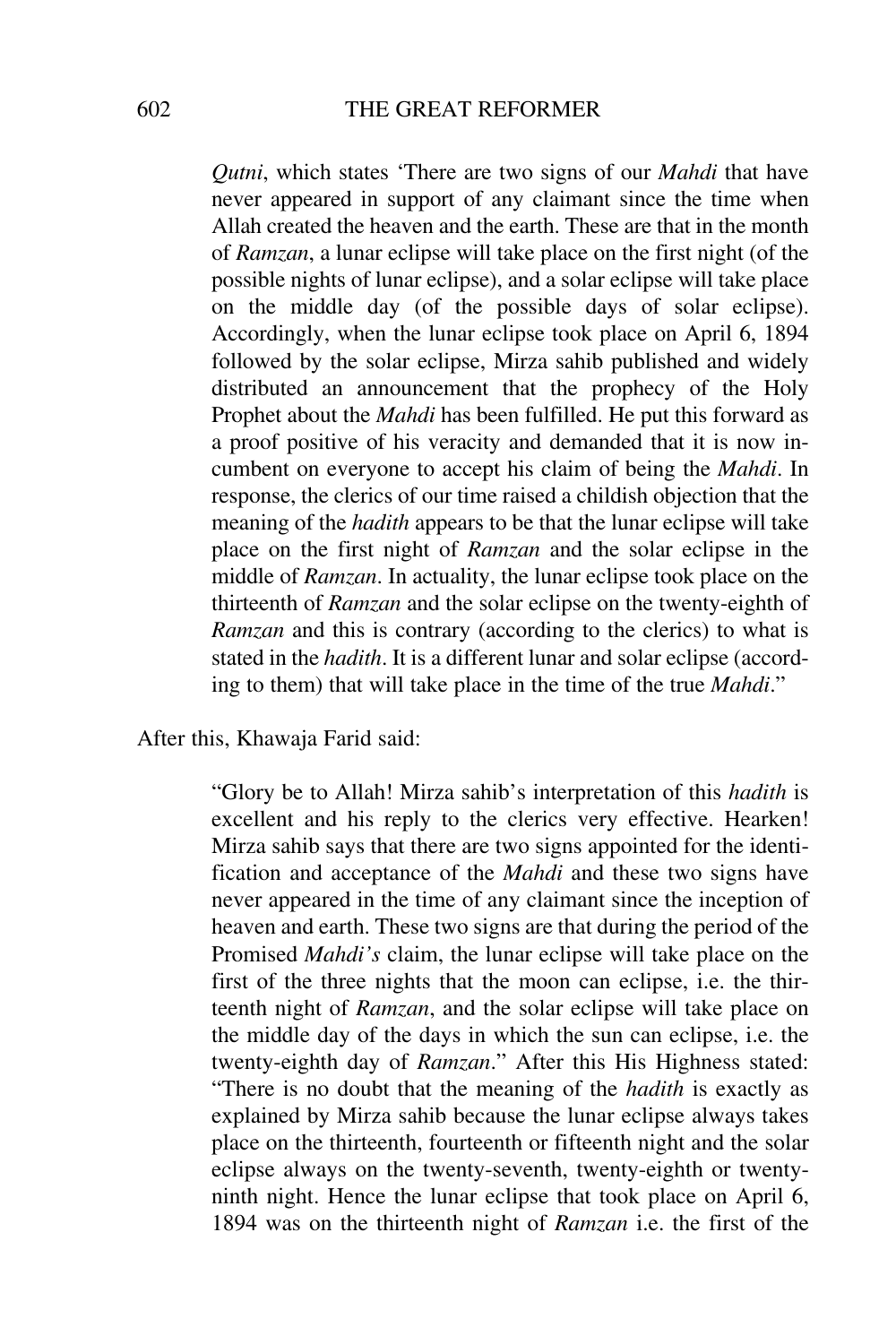possible lunar eclipse nights and likewise, the solar eclipse took place on the middle day (of the possible days of solar eclipse)."

In another place, the reference in *Isharat Faridi* to *Hazrat* Mirza is in the following manner:

> During this period, *Hafiz* Gammu, a resident of Garhi Ikhtiar Khan, started discussing Mirza Ghulam Ahmad Qadiani in derogatory and disrespectful terms. The bright countenance of His Highness (Khawaja Farid) faded, and he scolded the *Hafiz* in a raised voice. The *Hafiz* submitted: "Sir! When we do not find the qualities and particulars of Jesus son of Mary, on him be peace, and the attributes of the Promised *Mahdi* in Mirza sahib, how can we accept that he is Jesus and *Mahdi*?" His Highness, Khawaja sahib replied: "The attributes of *Mahdi* are hidden and concealed and are not as people have imagined. It would not be strange at all if this Mirza Ghulam Ahmad Qadiani is the *Mahdi* because according to a *hadith* there are twelve Antichrists<sup>4</sup> and so likewise there are an equal number of *Mahdis*. There is also a *hadith* that Jesus and the *Mahdi* are one and the same."5 After this, he said: "It is not necessary that all the signs of the *Mahdi* appear exactly in the form that people have imagined in their minds. O *Hafiz*! The facts are against this happening. If things happened exactly as people have imagined them then the entire populace would know him as the *Mahdi* and believe in him. However, we see even with the prophets that their nation splits into groups. Some are able to discern the real situation of the prophet and they believe; some continue to harbor doubts, and yet others are totally unable to fathom his status - they disbelieve and are called infidels. If the real status of a prophet would become manifest to the entire nation then everyone would submit. Just consider the events in the life of the Holy Prophet; his attributes and signs were present in writing in the previous scriptures, but when the Holy Prophet appeared, people did not find some of the signs in accordance with their thinking and understanding. Those who discerned his condition

<sup>4</sup> The Translator was unable to locate a *hadith* mentioning twelve Antichrists (*Dajjals*), but there is a reference to thirty Antichrists. See Ahmad bin Hanbal, vol. 2 page 104, line 3.

<sup>5</sup> *Kanaz al-Ummal fi Sunani-l-Aqwal wa-l-Afal* (Hadith), by Al-Shaikh Ala al-Din Ali al-Muttaqi, vol. 14, page 363.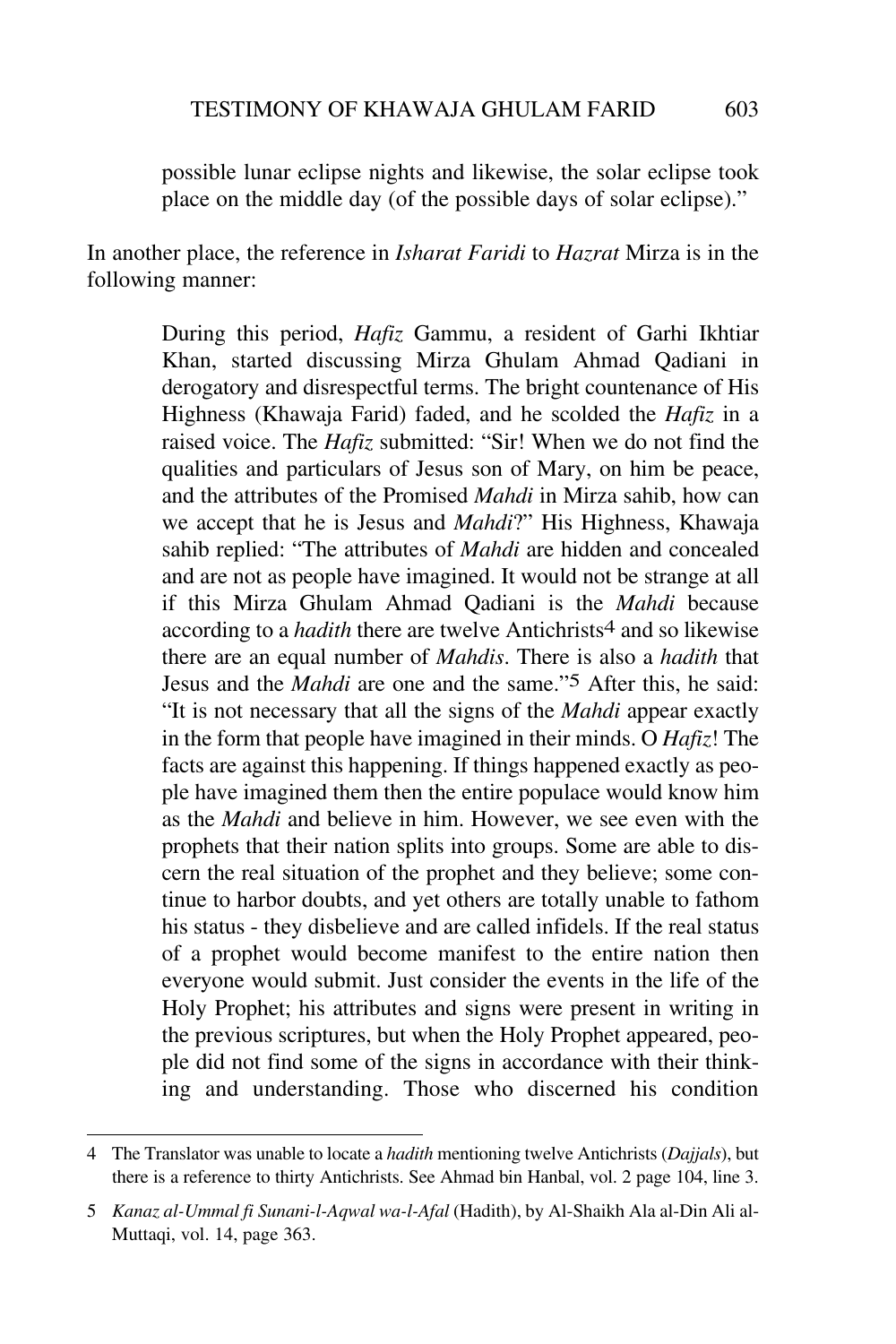believed in him, but those who were unable to do so rejected him. It is the same way with the *Mahdi*. If Mirza sahib is the *Mahdi*, it is not a matter of any great impediment."

The following extract is from page 75 of this book:

Mirza sahib was being discussed in the gathering. One person remarked that Mirza sahib was determined to crush the Christian belief of Trinity but the religious scholars of the day had turned on him, branded him an infidel and were waging a war against him. Khawaja Sahib said: "Truth will triumph and the side with the truth will triumph."

In other words, the venerable saint's view was that the religious scholars could wage their war all they wanted, but the truth will triumph because the side with the truth always triumphed. In a similar vein, the *Malfuzat* contained a comment Khawaja Farid made immediately after a reference to the letter he had written in Arabic (to *Hazrat* Mirza): "Mirza sahib is a pious and holy man. He sent me a book of his revelations, which clearly manifest his high stature and piety." These words clearly show that Khawaja Farid accepted the Divine origin of *Hazrat* Mirza's revelations. Another incident was also recorded in this book. It happened when some clerics started vilifying *Hazrat* Mirza and denied his righteousness. Khawaja Farid said: "No! No! He is a righteous man. He is not a liar or fabricator."

In short, wherever there was a reference to *Hazrat* Mirza in this book, Khawaja Ghulam Farid testified to his righteousness and Divine appointment. As the above passages show, his favorable view of *Hazrat* Mirza was not merely an act of politeness, but based on a knowledge of *Hazrat* Mirza's external and internal situation. He exhibited a deep understanding of *Hazrat* Mirza's claims and their supporting arguments, and also the reasons put forward by the opponents for rejecting these claims. It was not just his pious nature that had guided him to accept *Hazrat* Mirza's claims but also a thorough examination of these claims with their supporting arguments, and the awareness that the objections of the opposition were immature and childish.

### **The visit of two Sufis to Qadian**

In 1906, this humble author took a long leave of absence from work and went to Qadian to spend time in the company of *Hazrat* Mirza. During this period, two disciples of Khawaja Ghulam Farid came and stayed in